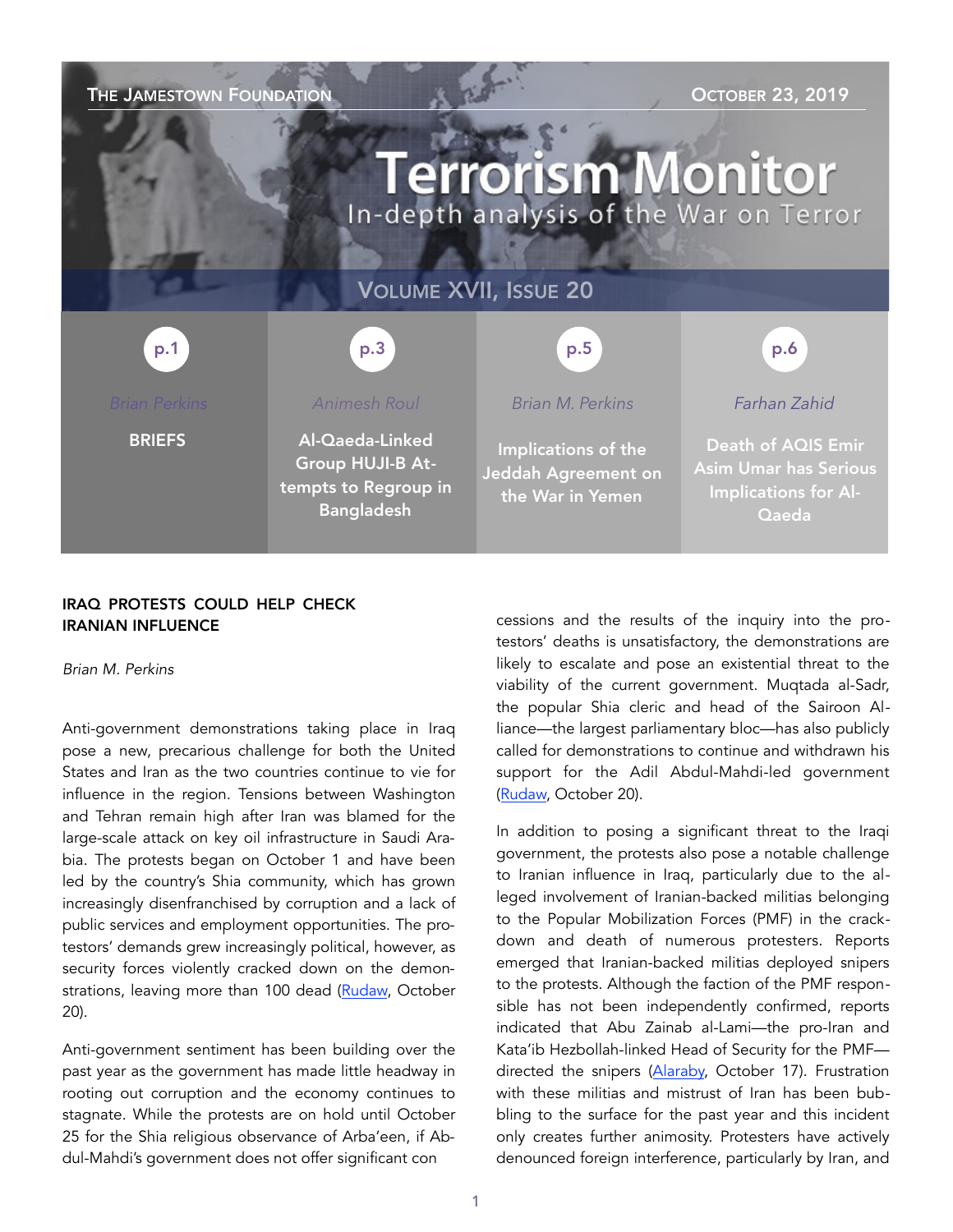are likely to make a push for the government to rein in the PMF and its pro-Iran factions.

The protests and deepening mistrust of Iran and its allied PMF factions, meanwhile, provides a window of opportunity for the United States, which is seeking to check growing Iranian influence in Iraq. However, the situation is exceptionally precarious and the U.S. response cannot be seen as overly meddling in the process as it would only serve to drive a larger wedge between Baghdad and Washington. The coming weeks will be critical for the Iraqi government, the United States, and Iran. Missteps by any side will undoubtedly have significant implications, particularly if the current Iraqi administration falls.

*Brian M. Perkins is the Editor of Terrorism Monitor* 

### WHAT HAPPENS TO REPATRIATED FOREIGN **FIGHTERS**

## *Brian M. Perkins*

The Turkish offensive in Syria and the subsequent ceasefire has brought renewed attention to the threat posed by Islamic State (IS) members and their family members who remain in prison or in camps such as al-Hol. The ceasefire as well as the seemingly inevitable resumption of Turkish military operations sparked pleas for the repatriation of those housed in the camps for humanitarian reasons as well as to mitigate the security threats posed by their escape. Countless Western leaders have extolled both the threat of returning these members to their countries and the threat posed by them escaping. There is, however, another key question that needs to be asked by the broader international community: what is happening to those repatriated by countries less equipped to evaluate or prosecute the IS-linked individuals they repatriate?

Turkey claims it wants to create a safe zone in northern Syria in order to return Syrian refugees living in Turkey, but in doing so it risks leaving imprisoned IS-linked individuals, as well as IS-linked women and children in multiple camps, unguarded or in a position to escape. Several IS fighters escaped a prison in Qamishli while riots took place at the al-Hol camp, which houses some 68,000 IS-linked family members, who are primarily women and children ([Aljazeera,](https://www.alj) October 13). While there is a clear threat that escapees will help rejuvenate IS in Syria or make their way elsewhere, there is also a longer term threat that those repatriated by countries with poor track records with terrorism prosecution, prison radicalization, and recidivism will easily link up with or establish IS cells at home.

Despite calls to repatriate IS-linked individuals, countless Western nations have refused to do so, noting the obvious security threats to those conducting the repatriations and to the country once they return. The Australian government, which has among the most comprehensive terrorism laws in the world, has refused to place its forces at risk and has shown little interest in bringing back its citizens (7News, October 17). Similarly, the debate on whether to bring back fighters has plagued countless European nations. Meanwhile, many countries that have returned a notable amount of fighters— Bosnia, Kazakhstan, Kosovo, Macedonia, Morocco, and Tunisia among others—are, strikingly, those with poor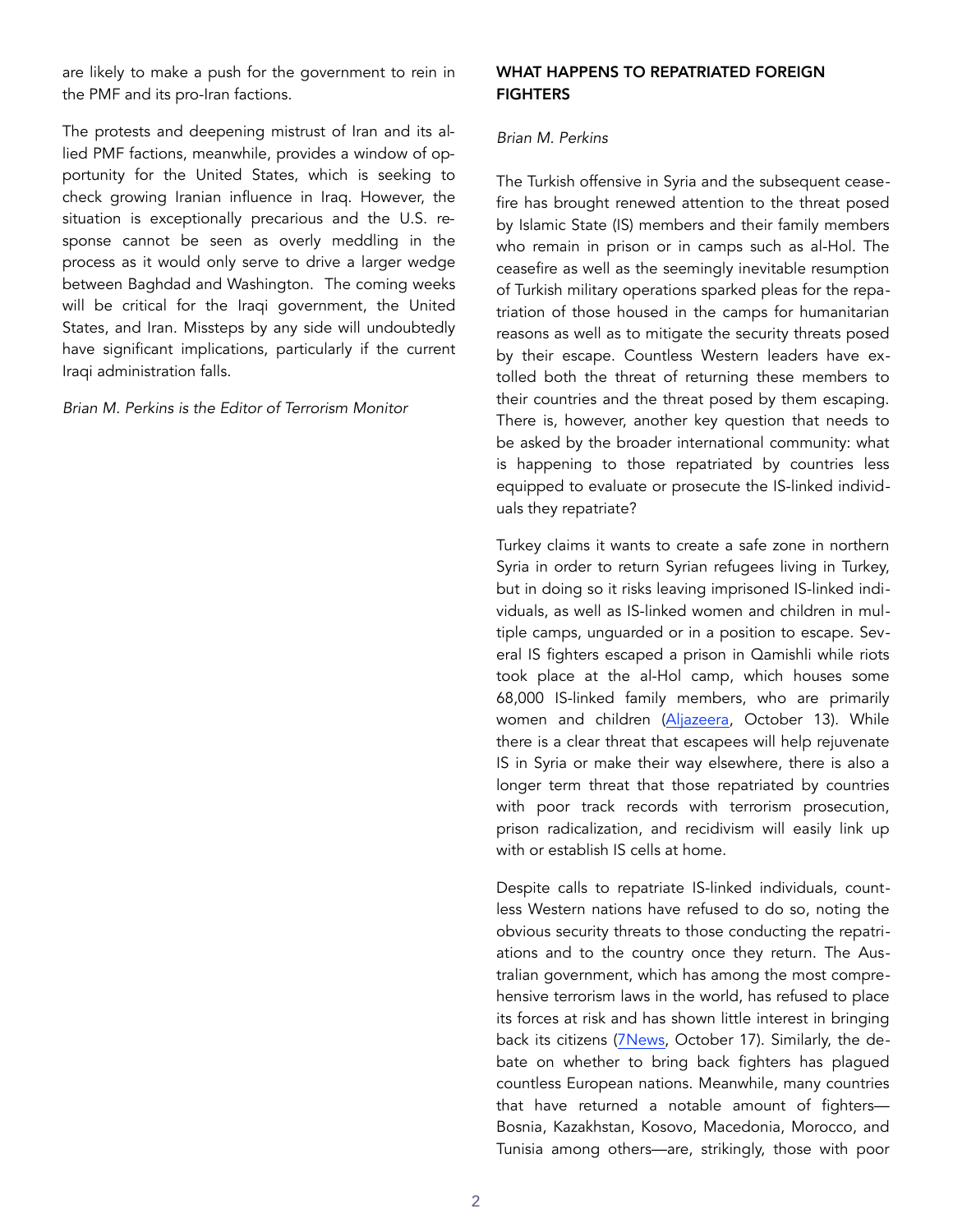track records in deradicalization and fewer resources and mechanisms in place to evaluate, deradicalize, track, or prosecute returnees. In Kosovo, for instance, the men are often immediately detained and face prison sentences while the women and children are temporarily detained, evaluated, and often released under varying degrees of monitoring. Prison sentences for those convicted, however, have often been exceedingly short and post-release monitoring almost nonexistent. Morocco has one of the most adept counterterrorism forces in the world and yet countless cases have demonstrated the countries struggles with terrorism prosecution, prison radicalization, and recidivism—the most recent high-profile example being the mastermind of the Imlil beheadings (See [TM,](https://jamestown.org/program/prison-radicalization-and-recidivism-threaten-moroccan-and-european-security/) March 12).

The threat of escape by those imprisoned or held in camps in northern Syria is undoubtedly substantial, but those who succeed still face a significant challenge in making it out of Syria alive before jumpstarting activity elsewhere. Meanwhile, those repatriated by countries lacking the resources or mechanisms to properly prosecute, monitor, or otherwise rehabilitate offenders could merely be offering them a short hiatus before they can strike again. Even in more equipped countries, the lack of evidence from the battlefield often makes prosecution challenging and prison sentences relatively short at only a few years. The lack of any sort of transparency or international organizational oversight over how repatriated IS fighters and IS-linked individuals are managed raises the significant concern of them simply cropping back up in a new location in a matter of months or years. As such, transparency and information sharing among neighboring countries and those who have repatriated IS fighters and families is going to be critical.

*Brian M. Perkins is the Editor of Terrorism Monitor* 

# Al-Qaeda-Linked Group HUJI-B Attempts to Regroup in Bangladesh

# *Animesh Roul*

Bangladesh's Islamist landscape unexpectedly expanded with a reported resurgence of al-Qaeda-linked Harkat-ul Jihad al-Islami-Bangladesh (HUJI-B—Movement of Islamic Holy War-Bangladesh) terrorist group, which has been lying dormant for over a decade. On October 2, Dhaka police arrested three senior HuJI-B operatives from the Khilgaon area of the capital city who were reportedly engaged in reviving HuJI-B's operations in Bangladesh. The arrested were identified as Mohammad Atikullah, who is in charge of HuJI-B's international relations, Nazim Uddin, secretary of HuJI-B's Dhaka operation and Mohammad Borhanuddin, who is in charge of the HuJI-B's Feni unit in Chittagong. The investigating agencies have initiated a countrywide search and sweep operation for an additional 30 or more HuJI-B members and sympathizers that came in contact with Mohammed Atikullah, who seems to be the leading financier. According to police, at least five of them are presently hiding in the capital Dhaka and the rest are in the Chittagong area.

Initial interrogation reports revealed that all three arrested operatives have combat experience from the Afghan-Soviet war, fighting alongside Taliban and al-Qaeda jihadist elements. Among these three arrestees, Mohammad Atikullah had multiple meetings with jihadist leaders in Afghanistan during the late 1990s. Atikullah, who is originally from Feni, Chittagong, reportedly returned to Bangladesh in 1998 after meeting Taliban supreme leader Mullah Omar and al-Qaeda's Osama bin Laden and began working in different Quami madrasas to spread HuJI-B's grassroot network in Bangladesh. He was involved in establishing an Islamist charity named al-Ansar-Welfare Foundation before he fled to Dubai in 2006. He remained in Dubai for several years and returned to Bangladesh in March 2019. Upon his return Atikullah and two of his associates started meeting former HuJI-B's underground cadres and the family members of imprisoned HuJI-B operatives, attempting to reorganize and revive HuJI-B's operations in Bangladesh (Daily Star, October 3; [Daily Star,](https://www.thedailystar.net/frontpage/news/hunt-33-huji-operatives-1809553) October 5).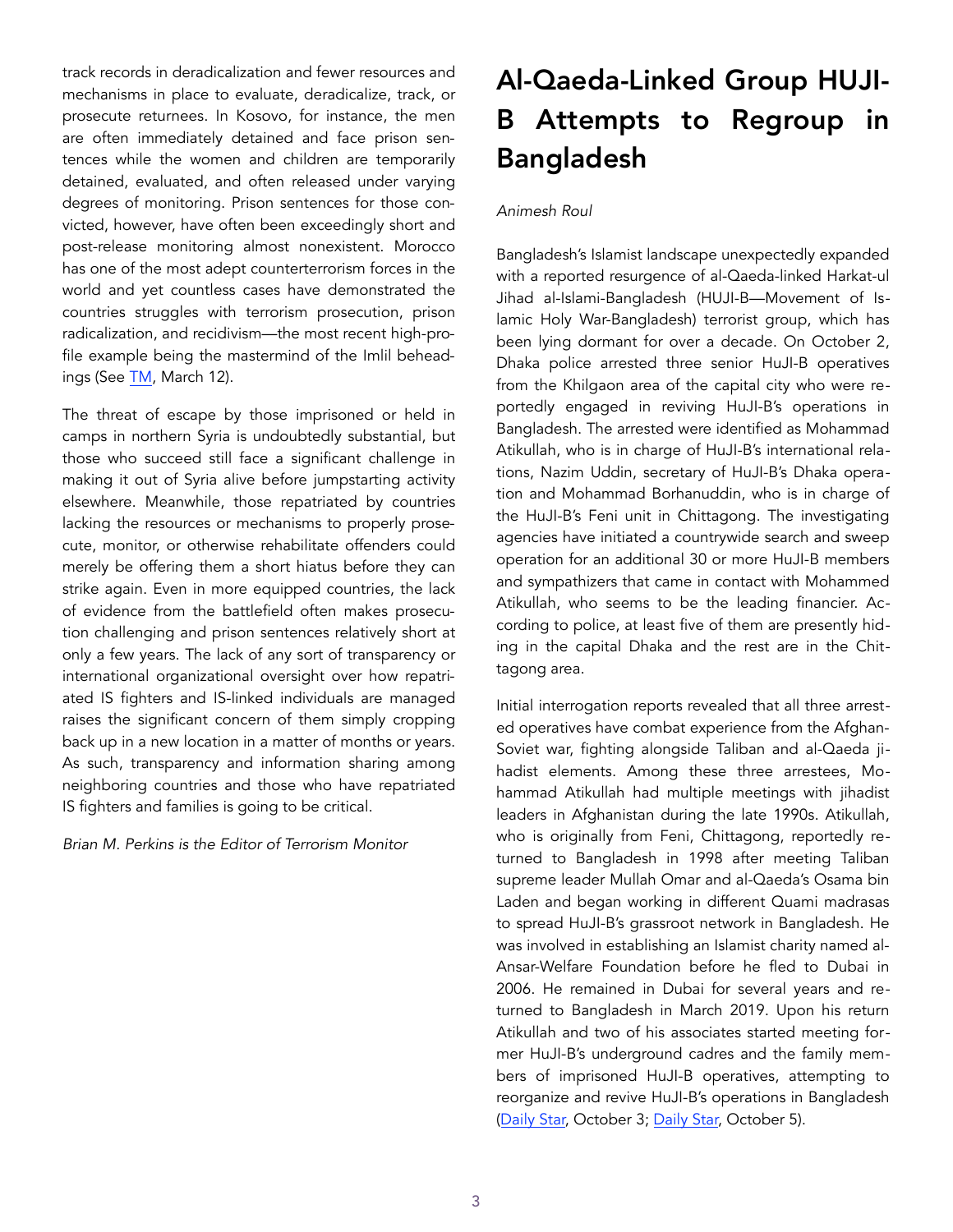In early March, Dhaka metropolitan police stumbled upon criminal cases, like robbery, that exposed HuJI's fundraising and gun running activities in the country. Despite the decade-long dormancy of HuJI-B, there have been signs of its covert existence in the country. The arrests of two HuJI leaders identified as Hafiz Ibrahim Ghazi and Mamunur Rashid, along with 12 members of a robbery gang in the capital's Jatrabari and Rampura areas, exposed this resurgence to the public ([BDNews24](https://bdnews24.com/banglades), March 5; [BSS News,](http://www.bssnews.net/?p=174976) March 5).

#### HuJI-B's Violent Past

Bangladesh's history is replete with HuJI-B's violent campaigns against the pro-democratic and secular Awami League (AL) political party and other civil society members. The leaders who have spearheaded the Sunni (Hanafi-Deobandi) militant movement in Bangladesh, such as Mufti Hannan, Sheikh Farid, and Maulana Abdus Salam guided both covert and overt actions of the group in Bangladesh and beyond, especially in neighboring Myanmar, where the HuJI-Arakan (named after present day Rakhine state, Myanmar) chapter was active for several years.

HuJI-B was blamed for a number of violent attacks primarily targeting AL political rallies and conspiracies to assassinate its leader Sheikh Hasina between 1999 and 2004. Under the leadership of Mufti Abdul Hannan, the HUJI-B on August 21, 2004 launched a grenade attack on Sheikh Hasina's rally in Dhaka that claimed the lives of 24 AL party workers, including a senior women affairs secretary Ivy Rahman [\(Daily Star,](http://archive.thedailystar.net/2004/08/22/d4082201066.htm) August 22, 2004). Exactly three months before, on May 21, 2004, HuJI-B attempted to assassinate British High Commissioner to Bangladesh Anwar Choudhury at Hazrat Shahjalal Shrine in Sylhet. Though Choudhury escaped with minor injuries, at least three people were killed in the grenade blast at the historic shrine [\(Daily Star,](http://archive.thedailystar.net/2004/05/22/d4052201011.htm) May 22, 2004).

HuJI-B conducted two other major attacks, including a bombing in Ramna Batamul, Dhaka, in mid-April 2001 that targeted a Bengali New Year celebration, and an attack in March 1999 on a cultural function of Udichi in Jessore. The masterminds of these violent attacks were Mufti Abdul Hannan—then chief of HuJI-B—and his accomplices Sharif Alam Bipul and Delwar Hossain. They were executed in April 2017 ([Dhaka Tribune,](https://www.dhakatribune.com/bangladesh/crime/2017/04/12/militant-kingpin-mufti-hannans-cases) April 13, 2017).

### Jihadist Lineage

HuJI-B was banned by the Bangladesh government in October 2005 and remains one of the most violent jihadist groups in Bangladesh's history. HuJI-B is an independent affiliate of Harkat ul-Jihad al-Islami (HuJI), an early jihadist group with roots in Pakistan and Afghanistan. HUJI-B came into existence in April 1992 by war returnees of the Bangladeshi 'Volunteer Mujahedeen Corps' which took part in the anti-Soviet jihad in Afghanistan in the 1980s. Infamously known as "Bengali Taliban", HuJI-B is largely inspired by and follows the hardline Islamist ideology of al-Qaeda and the Afghan Taliban. Its original objective was to establish Islamic rule in Bangladesh by waging jihad and killing pro-democratic forces and secular intellectuals. In fact, one of the widely known HuJI-B slogans explains its precise aim: "*Amra Sobai Hobo Taliban, Bangla Hobe Afghanistan* (We will all become Taliban and we will turn Bangladesh into Afghanistan). Much before HuJI-B was banned in Bangladesh, it morphed into Islami Dawat-e-Kafela in March 1999 to evade scrutiny. Again in 2004, HuJI-B changed its name to Islami Gan Andolon Bangladesh (IGA-B). HuJI-B, in all its formations, was designated as a Foreign Terrorist Organization in February 2008 by the U.S. State Department. [1]

## Rescuing Rohingyas?

The recent arrests also signaled HuJI-B's outreach towards Rohingya refugees. Without divulging details, the investigators revealed that the three arrested HuJI-B leaders have been trying to establish a network in the Rohingya camps using two charities as a front. The funding for these charities were allegedly coming from networks in the Middle East, including Dubai and Saudi Arabia ([The Independent,](http://www.theindependentbd.com/arcprint/details/218023/2019-10-04) October 4).

Evidently, the arrested HuJI-B leader Atikullah has been an ardent Rohingya sympathizer who reportedly went to Myanmar for training and participation in subversive activities. According to available media reports, he joined Rohingya groups in the early 1990s and is well-versed with the Rohingya crisis in Myanmar and Bangladesh. With strongholds and training centers in and around Cox's Bazar—now the location of the largest Rohingya refugee camp in Bangladesh—and Chittagong, HuJI-B worked closely with Rohingya solidarity groups such as Arakan Rohingya National Organisation (ARNO) in the past. The organization also shared operational space with other like-minded homegrown terror groups, such as Jamm'atul Mujahedeen Bangladesh (JMB), which is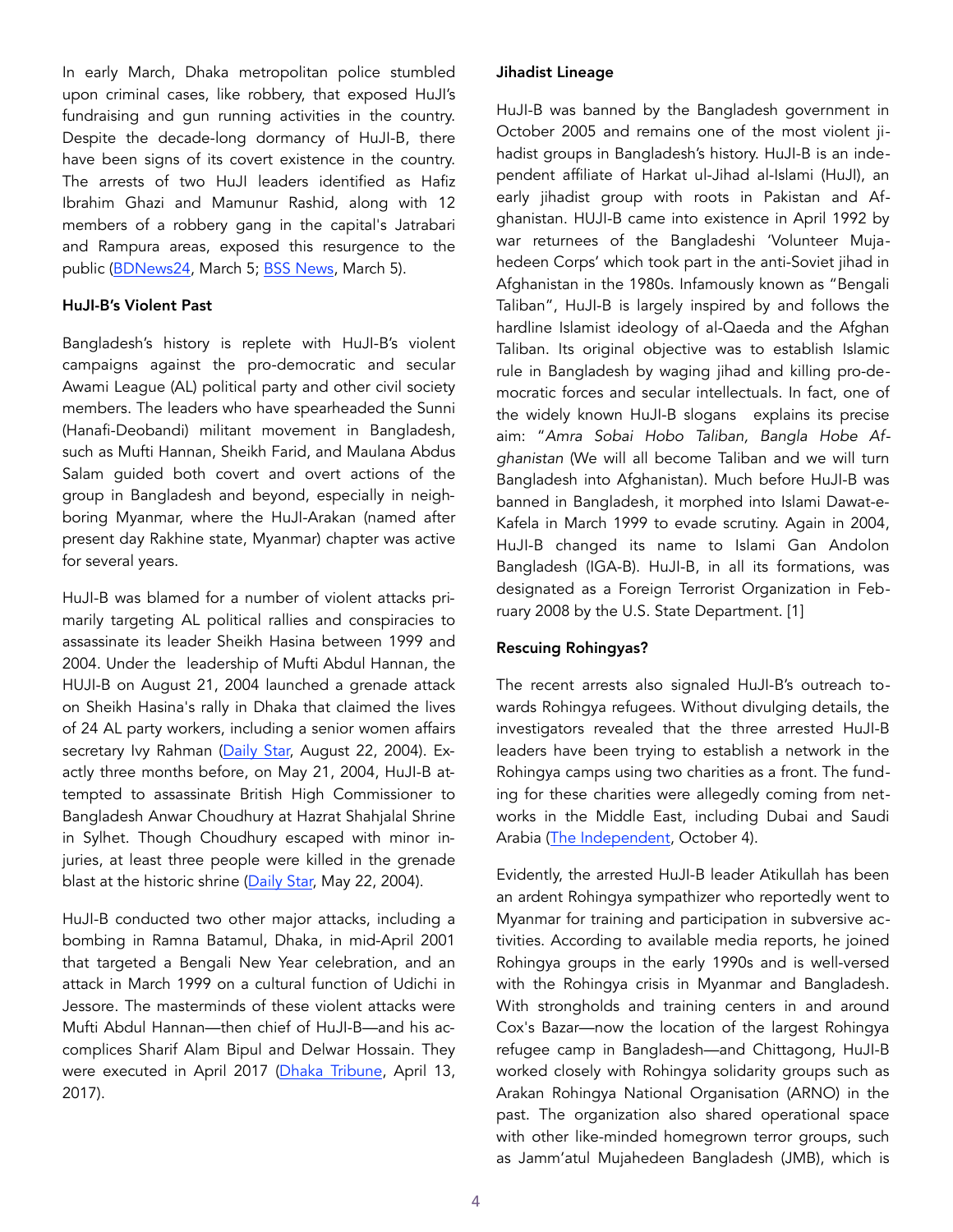sympathetic toward Rohingyas as well. Evidently, HuJI-B worked in tandem with the HuJI's-Arakan chapter and the now-defunct Rohingya Solidarity Organization, a Rohingya Muslim group based in Bangladesh.

# Conclusion

HuJI-B's expatriate leaders have tried several times in the past to revive the first jihadist group of Bangladesh with transnational linkages. In 2007 and 2010, Bangladesh-born UK citizen Golam Mostafa, also HuJI-B's UK unit chief, unsuccessfully tried to reorganize the fledgling group in Bangladesh.

The latest attempt by Mohammed Atikullah and his cohorts can be seen as a fresh revival attempt by the existing jihadist network of the HuJI-B. This attempt to reorganize one of the first Islamist groups in Bangladesh surfaced at a time when the country is struggling to cope with a fresh wave of Islamic State (IS)-inspired threats and violence in the country that started again in late April 2019. Any resurgence of old and dormant militant groups such as HuJI-B in Bangladesh is likely to overburden the already hard-pressed security apparatus and change the jihadist progression in Bangladesh.

*Animesh Roul is the executive director of the New Delhibased policy research group [Society for the Study of](http://www.sspconline.org/)  [Peace and Conflict](http://www.sspconline.org/). He specializes in counterterrorism, radical Islam, terror financing, and armed conflict and violence in South Asia.*

# Implications of the Jeddah Agreement on the War in Yemen

# *Brian M. Perkins*

The Jeddah Agreement, which is the latest ceasefire deal regarding the war in Yemen, is not one that will see the Houthi rebels lay down their arms. Instead, the Saudi Arabia and UAE-sponsored agreement seeks to end the long-simmering fight that escalated sharply in August between the Southern Transitional Council and pro-Hadi forces, which comprise the bulk of the anti-Houthi coalition. While the signing of this deal will not see an end to the war, it is an essential step to begin addressing the political fragmentation that would undoubtedly see any future political settlement with the Houthis break down if left to fester.

The STC's forceful takeover of Aden in August—and the subsequent clashes that took place across Southern Yemen as the STC worked to gain control of areas outside its power base in Aden—risked plunging the country into an even more intractable conflict. At the same time, it served to solidify the STC as a formidable political and military force in Yemen that cannot viably be sidelined in any future political settlements without risking another plunge into war, much like the scenario that saw the onset of the current war following the National Dialogue Conference. Similarly, the STC-Hadi conflict illuminated the fissures between Saudi Arabia and the UAE as Saudi forces launched a counterattack and the Emiratis conducted strikes in support of the STC. In this sense, the agreement is nearly as much about cooling tensions between the STC and Hadi as it is about getting Riyadh and Abu Dhabi back on the same page.

Fighting between pro-STC military forces and pro-Hadi forces—including military units loyal to notorious strongman Ali Mohsen al-Ahmar—is still being reported in Shabwa but most other areas have calmed [\(Alayyam,](https://www.alayyam.info/news/7Z4G7VFU-VTLNIW-1567?utm_source=dlvr.it&utm_medium=twitter) October 22). Delegations from both sides, however, have been meeting in Jeddah and are moving closer to finalizing a deal to freeze the conflict by determining an agreeable means for securing and governing Southern Yemen, at least for the duration of the broader war against the Houthis.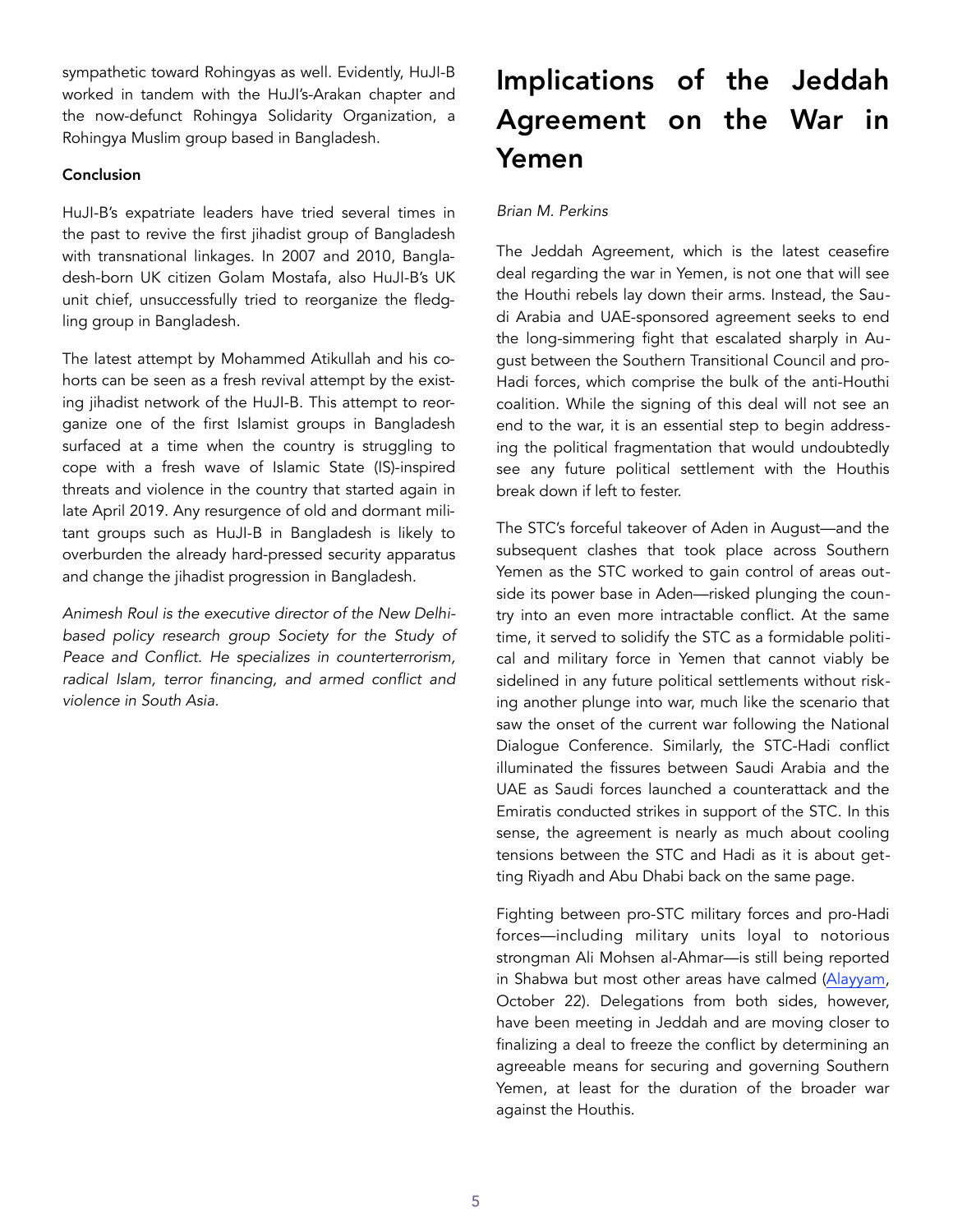Portions of the draft agreement have been leaked to the public and indicate that the STC must agree to cede the matter of secession for the duration of the war with the Houthis, transfer UAE-backed southern forces to Hadi government control, and appoint Saudi forces to oversee the temporary capital of Aden. Additionally, the draft indicates that Hadi will remain as president but will share government positions equally among Northern and Southern political figures, a concession that has been attempted in the past but rarely successfully implemented. Also up for discussion, is the matter of the STC being well-represented in any government negotiating team that works toward a settlement with the Houthis (Twitter.com/Dr\_E\_Kendall, October 18).

The Jeddah Agreement serves as an important reminder that the only way to end the conflict is to begin addressing the fractured political scene across Yemen, regardless of which groups are viewed as the main belligerents. Similarly, it provides Hadi and the Saudi coalition a sort of practice round for any future negotiations with the Houthis, as the Houthis and the STC share similar historical grievances in terms of their political and economic marginalization.

The signing of the Jeddah Agreement will at the least freeze the conflict, and it creates a potential stepping stone toward more comprehensive achievements, but there is still much hanging in the balance. The success of the Jeddah Agreement will hinge on the government positions STC leaders are appointed to and the leeway they are given in local administration, among myriad other factors. At the same time, the agreement is likely to set the STC up to demand greater concessions in the future by formalizing it within the government. Similarly, the agreement will see the STC become increasingly legitimized while other Southern groups will remain outside of the political milieu. Transferring the command of STC forces to the government is a positive short-term fix, but doing so will not erase their allegiances, animosity toward the Muslim Brotherhood-affiliated Islah party, or goals for an independent Southern Yemen, and neither will it ensure that they act in the interest of the government for the duration of the agreement.

*Brian M. Perkins is the Editor of Terrorism Monitor.* 

# Death of AQIS Emir Asim Umar has Serious Implications for Al-Qaeda

## *Farhan Zahid*

# Introduction

Following the death of Hamza bin Laden, al-Qaeda has lost another key leader in late September after U.S. and Afghan security forces killed al-Qaeda in the Indian Subcontinent (AQIS) emir Asim Umar in Musa Qila district of Helmand province. Six other senior members of AQIS were also killed in the operation ([NDTV, October 9](https://www.ndtv.com/world-news/al-qa)).

Asim Umar, a veteran jihadist of Indian descent, was operating from Afghanistan, where AQIS also takes part in the Taliban-led insurgency against the Afghan government and U.S. troops. AQIS militants have been found embedded with Afghan Taliban forces in numerous terrorist operations in recent months.

Al-Qaeda Central established AQIS to serve two main purposes—launch terrorist attacks directly under the banner of Al-Qaeda Central and to compete with the newly established Islamic State Khorasan (IS-K). After a spectacular start with the attempted hijacking of a Pakistani Naval Frigate in 2014, AQIS has since failed to compete with IS-K, as the group has shown a higher degree of ferocity in its attacks across Pakistan and Afghanistan.

Umar's death is a colossal loss for al-Qaeda because he was one of the few experienced commanders the group had operating in the Pakistan-Afghanistan region, as most of the high-level leaders have either been killed in drone strikes (in tribal areas of Pakistan) or arrested after the commencement of Global War on Terror.

## Who was Asim Umar?

Umar, whose real name is Sana ul Haq, had been a prominent figure among Pakistani jihadist circles since the Afghan War (1979-89). Despite living in Pakistan and Afghanistan since the times of the Afghan War, Umar did not belong to either country. In fact, he was an Indian national who migrated to Pakistan to participate in Afghan jihad in the mid-1980s. He hailed from the Sambhal district of Uttar Pradesh ([Economic Times,](https://economictimes.in) October 10). Zawahiri appointed Asim Umar as the emir of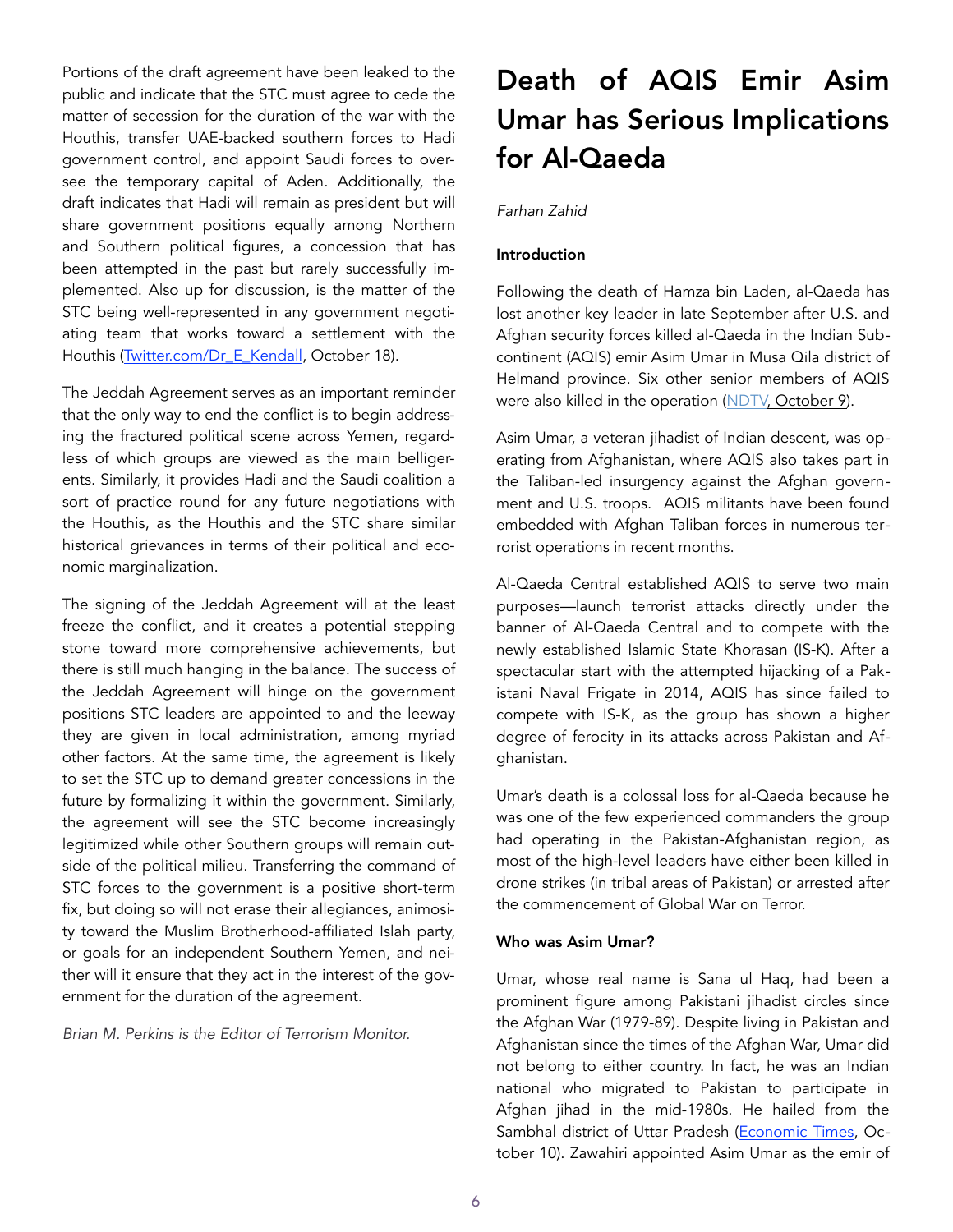AQIS in September 2014 in an attempt to reinvigorate al-Qaeda's terrorist activities in Pakistan. Zawahiri and Umar were featured together in the AQIS launch video. Previosly, Umar had served as a high-ranking leader of Harkat ul Jihad-e-Islami and later Harkat ul Mujahideen (See TM, October 24, 2014).

Umar was acknowledged as a skilled propagandist and released countless video statements and press releases for al-Qaeda and Tehreek-e-Taliban Pakistan (TTP) over the years. Umar also wrote a number of books on Dajjal (Anti-Christ). His books such as *World War-III and Dajjal, Bermuda Triangle and Dajjal, Lashkar of Dajjal: The Black Water in Pakistan,* and *Friends and Foes of the Messiah* are widely available on jihadist websites. Umar's long association with al-Qaeda is evident from the fact that he served as head of the group's Sharia committee in Pakistan before being elevated to emir of AQIS.

Under Umar's leadership, AQIS started its terrorist campaign in Pakistan by assassinating Brigadier General Zahoor Fazal Qadri in September 2014. The attack was followed by an attempted hijacking of Pakistani Navy Frigate PNS *Zulfiqar* (See [TM](https://jamestown.org/program/al-qaedas-futu), October 24, 2014). If successfully concluded, the PNS *Zulfiqar* operation could have been the largest terror attack on a naval vessel since the USS Cole bombing in Yemen in 2000. In later years, AQIS focused more on operations in Afghanistan against U.S. and Afghan forces, likely because of the close links between Umar and Afghan Taliban leadership. A number of AQIS cells did, however, continue operating in Karachi, Pakistan. Another organization, Jamaat al Ansar al-Sharia, pledged allegiance to al-Qaeda. It is not clear whether Jamaat al-Ansar al-Shariah, which perpetrated number of terrorist attacks in Karachi in 2016-17, had any formal links with AQIS.

Umar studied in Pakistan's Khyber-Pakhtunkhawa province at Darul Uloom Haqania madrasah, a religious seminary known for its role in Afghan jihad and later for supporting the Afghan Taliban. A significant percentage of the Afghan Taliban leadership attended Darul Uloom Haqania, including Mullah Omar, the now-deceased supreme commander of the Afghan Taliban.

#### Implications

Though the Taliban or al-Qaeda has not given an official confirmation of their own, the Afghan government has released pictures and confirmed his death alongside six other AQIS operatives in a joint U.S.-Afghan operation ([Al Jazeera,](https://www.aljazeera.com/news/2019/10/al-qaeda-south-asia-chief-killed-afghanistan-officials-191008154713704.html) October 8).

Umar was killed in an Afghan Taliban hideout in Musa Qila district, a known Taliban stronghold in Helmand province. The circumstances are indicative of long-running Afghan Taliban and al-Qaeda ties and their collaboration in the Afghan insurgency. The idea that the Taliban would deny a safe haven to foreign fighters in Afghanistan after reaching a peace deal with the United States, as was suggested during negotiations, has been proven unlikely following Umar's discovery in Talibanheld territory. Additionally, Umar's presence in southern Afghanistan indicates strong al-Qaeda penetration into Afghanistan. Umar's death is a significant loss for al-Qaeda, which has still not fully recovered from the deaths of its veteran leaders, including Hamza bin Laden, who was once believed to be the future of al-Qaeda. The implications of Umar's death are far-reaching for the group's activities in Pakistan, Afghanistan, and Bangladesh. Though he could not manage to take AQIS to the strategic level of IS-K, he still made an operational difference. AQIS under Umar's leadership claimed responsibility for the death of secular bloggers in Bangladesh, and the group established cells in the Afghan provinces of Helmand, Kandahar, Zabul, Paktika, Ghazni, and Nuristan. In 2015, U.S. forces also found a large AQIS training camp in Shorabak, Kandahar province ([NDTV,](https://www.ndtv.com/world-news/al-qaedas-south-asia-chief-asim-umar-born-in-india-killed-in-afghanistan-report-2113936) October 9). It appears that there might be a serious leadership crisis looming for al-Qaeda as there are few senior leaders available to fill the current gaps in leadership. Given the current leadership circumstances, there is a vital chance of a plunge in al-Qaeda terrorist activities in in the Af-Pak region.

#### Conclusion

The killing of Asim Umar is a notable achievement for Afghan and U.S. security forces operating against the Afghan Taliban and al-Qaeda in the nearly two-decadelong Global War on Terror's South Asia theater. Currently, there are concerted efforts to negotiate peace in Afghanistan bolstered by the Trump administration's strong desire to exit the country at all costs. A peace negotiation with the Taliban and a quick exit for U.S. troops is worrisome in light of this incident, as it is indicative of the Taliban and al-Qaeda's continued cooperation. This showcases the groups' close alliance and the Taliban's resolve not to abandon al-Qaeda, despite their claims in the recently collapsed peace talks.

*Farhan Zahid has done his Ph.D. in Counter Terrorism (Topic: Al-Qaeda-linked Islamist violent Non-State Actors in Pakistan and their relationship with Islamist Par-*